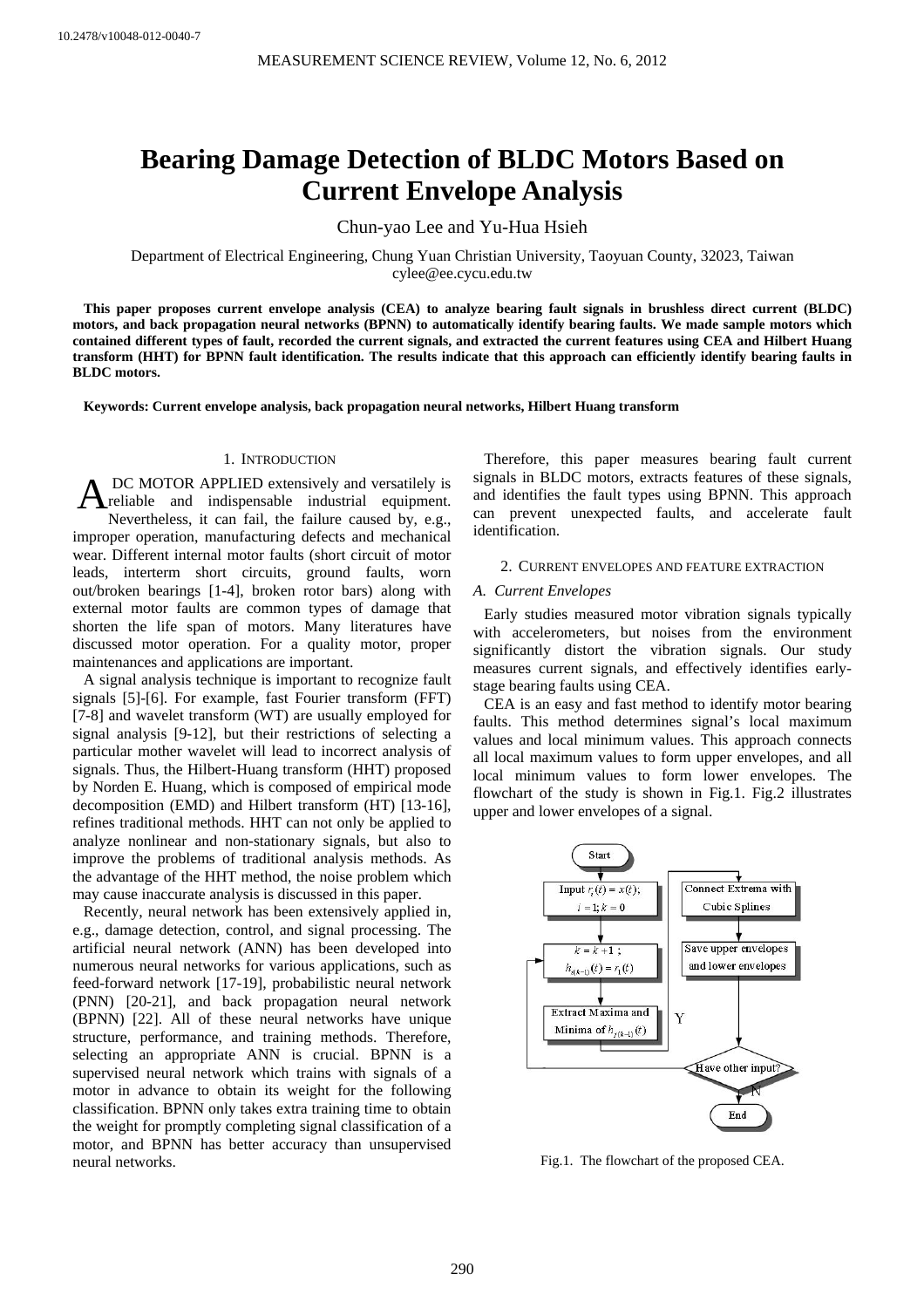

Fig.2. The upper and lower envelopes of a signal.

# *B. Envelope Feature Extraction*

Neural networks require time to complete their data training. The fewer amount of data means the fewer time the training takes. Hence, feature extraction can significantly reduce the training time and obtain precise results. We analyzed fault signal upper and lower envelopes, calculated their maximum values, minimum values, mean values, root mean square, and 10 energy feature values F1-F10, and applied the 10 feature values to BPNN. The process of the calculation is shown in Fig.3.



Fig.3. The envelope feature extraction.

#### Hilber huang TRANSFORMER

The signal analysis, Hilbert Huang transform, was proposed by Dr. Huang E., and is composed of the Hilbert transform and Empirical Mode Decomposition. The method is helpful to the non-stationary and nonlinear signals. First, Empirical Mode Decomposition disintegrates the signal to obtain the intrinsic mode functions and the central tendency that eliminating the noise is effective. Second, intrinsic mode functions obtain instantaneous frequency and instantaneous amplitude of the signal through Hilbert transform, and then get the signal corresponding time, frequency and energy.

# *C. Empirical Mode Decomposition (EMD)*

EMD method has been developed from the simple assumption that any signal consists of different simple intrinsic modes of oscillations. Each linear or non-linear mode will be applicable. IMFs must satisfy the following definition:

1. In the whole data set, the number of zero-crossings must either be equal to or differ at most by one.

2. At any point, the mean value of the envelope defined by the local maxima and the envelope defined by the local minima is zero.

An IMF represents a simple oscillatory mode compared with the simple harmonic function. The method is based on removing noise to make the DC motor fault detection easier. The sifting process is as follows:

- Step1: Identify all the local maxima and minima of *x*(*t*).
- Step2: Connect all the maxima by a cubic spline line as the upper envelope.
- Step3: The input signal  $x(t)$  subtracts the mean envelope  $m_{ik}$  to obtain a new signal  $h_{ik}$ .
- Step4: Determine whether  $h_{ik}$  is the IMF, for example with the establishment of its deposit in the  $c_i(t)$ , otherwise repeat step one to step four.
- Step5: Separate  $c_i$  from  $x(t)$ , we get  $r_i(t) = x(t) c_i(t)$ .  $r_i$  is treated as the original data.
- Step6: The decomposition process can be stopped when  $r_i$ becomes a monotonic function.

The flowchart of EMD decomposition is shown in Fig.4. The decomposition process is stopped when  $r_n(t)$  becomes a monotonic function from which no more IMFs can be extracted. Combine the IMFs and the central tendency of signal as shown in (1).

$$
x(t) = \sum_{i=1}^{n} c_i(t) + r_n(t) , \qquad (1)
$$



Fig.4. The flowchart of EMD decomposition.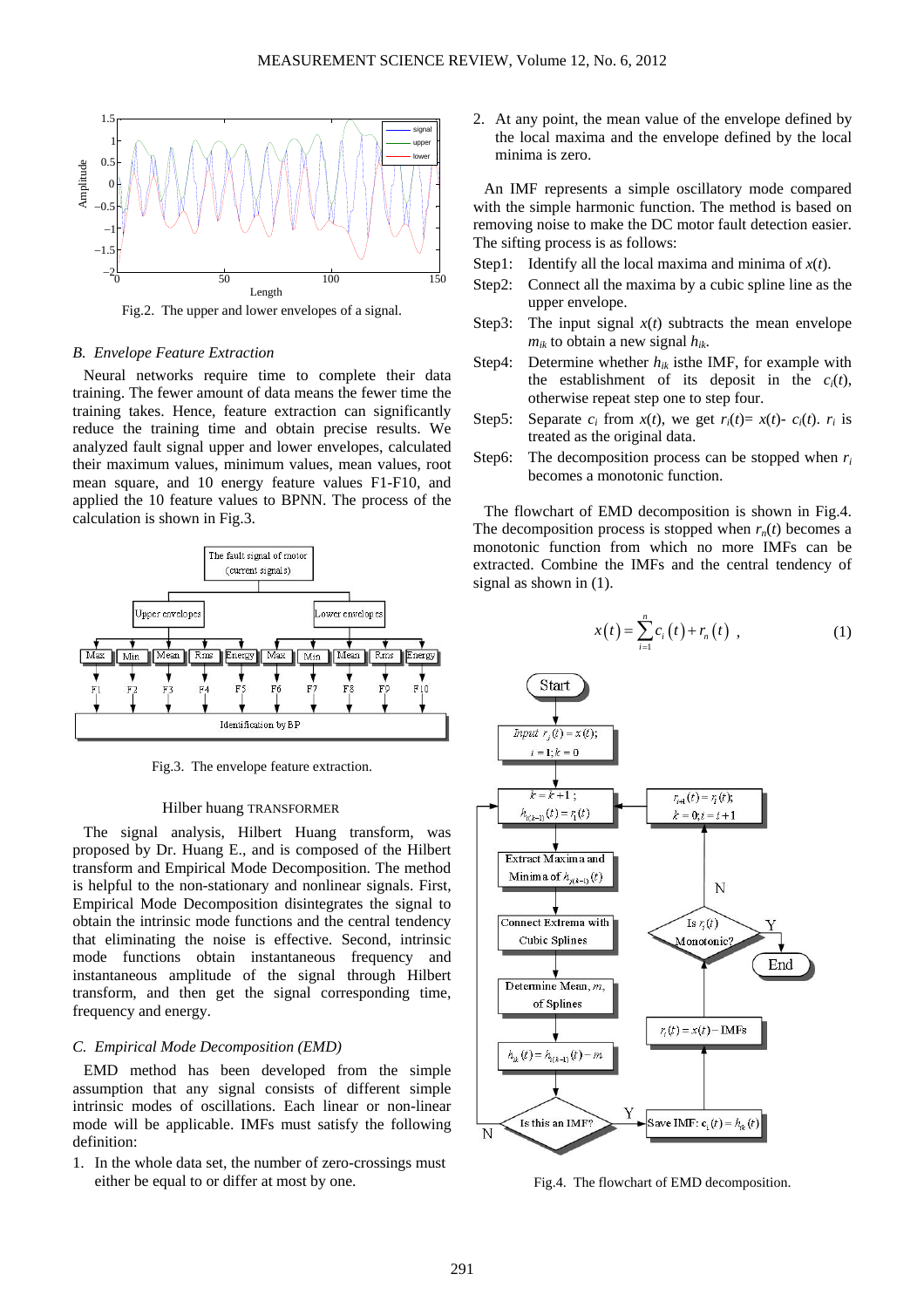This paper analyzes BLDC motor fault signals using EMD. Fig.5 demonstrates the IMFs and the tendency function. The  $c_1$  to  $c_9$  show IMFs from high frequency to low frequency, respectively, and the  $c_{10}$  shows the tendency function.

time. Fig.6 differentiates intensity of signal energy using different colors. Therefore the HHT spectrum provides an effective approach to simultaneous observation of distribution of BLDC motor fault signal energy in time and frequency domains.



Fig.5. The IMFs of BLDC motor fault signal.

## *A. Hilbert transform*

Hilbert transform, solving the previous nonlinear and nonstationary signal analysis problems, is a good way to identify motor failure. The conventional Hilbert transform of a continuous signal  $c<sub>i</sub>(t)$  is computed as shown in (2)

$$
H\left[c_i\left(t\right)\right] = \frac{1}{\pi} \int_{-\infty}^{\infty} \frac{c_i\left(t'\right)}{t - t'} dt' \tag{2}
$$

Coupling the complex conjugate pair  $H[c_i(t)]$  and  $c_i(t)$ , we get the analytic signal  $z(t)$  as shown in (3).

$$
z_i(t) = c_i(t) + jH[c_i(t)] = a_i(t)e^{j\phi(t)},
$$
 (3)

Where  $a_i(t)$  and  $\phi_i(t)$  are the instantaneous amplitude and instantaneous phase as shown in (4) and (5)

$$
a_i(t) = \sqrt{c_i^2(t) + H^2[c_i(t)]}, \qquad (4)
$$

$$
\phi_i(t) = \arctan \frac{H\left[c_i(t)\right]}{c_i(t)} \tag{5}
$$

The instantaneous frequency is defined as the time derivative of the instantaneous phase as shown in (6)

$$
\omega_i(t) = \frac{d\phi_i(t)}{dt},\qquad(6)
$$

After analyzing IMFs with HT, we attained signal's instantaneous frequency and instantaneous amplitude, and depicted HHT spectrum accordingly. In Fig.6, the Y-axis stands for signal frequency, and the X-axis stands for signal



Fig.6. The HHT spectrum.

#### *B. HHT Spectrum Feature Extraction*

Using HHT for fault signals of a motor obtains instantaneous frequency, instantaneous amplitude, and an HT-matrix formed by time, frequency and amplitude to illustrate the HHT spectrum. First, according to the time row, its characteristics including maximum, energy, mean, standard deviation, and root mean square (RMS) can depict five time characteristic curves, namely (1) Tmax, (2) Te, (3) Tmean, (4) Tstd, and (5) Trms. Second, from the frequency row, we find the same five characteristic and obtain curves (6) Fmax, (7) Fe, (8) Fmean, (9) Fstd, and (10) Frms. Finally, we extract the same five characteristics from those ten curves to gain 50 features, from F1 to F50, and each of which will be trained by BPNN. The HHT feature selection is shown in Fig.7.



Fig.7. HHT spectrum feature extraction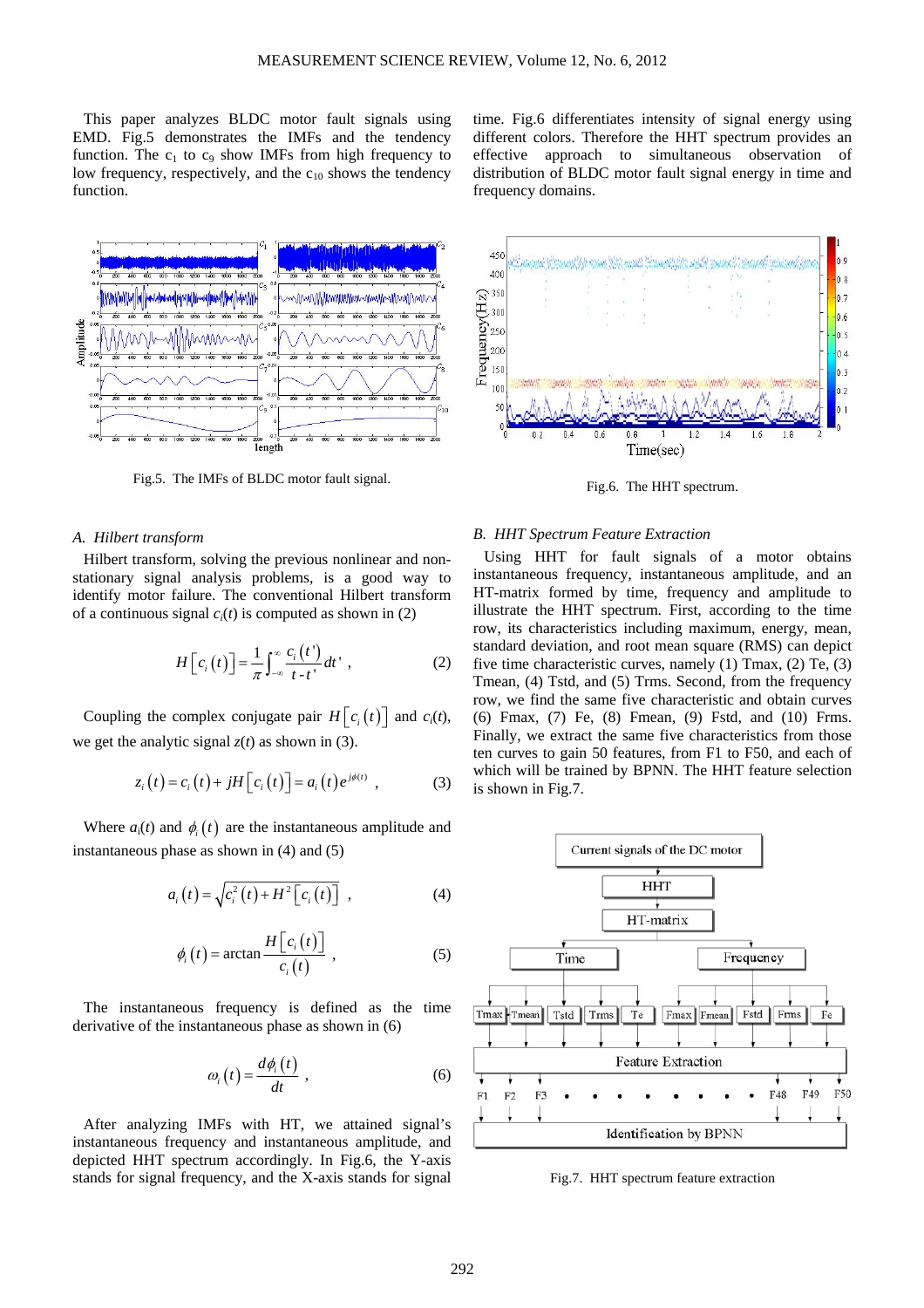#### 4. BACK PROPAGATION NEURAL NETWORK

BPNN is a feed-forward network structure [21]-[22], as shown in Fig.8, including input layer and hidden layer. Each neuron only connects to its neighbor layer. In the *k*-th time network training, the error of the *i*-th neuron on output layer is as shown in (7),  $t_i(k)$  is the expected output, and  $x_i(k)$  is the real value on *m*-th layer. Shown in (8) is the feedforward phase, in which  $s_m$  represents the number of neurons on m-th layer,  $x_j^m$  is the j-th neuron on *m*-th layer,  $f^m(\cdot)$  is activation function,  $w_{i,j}^m$  is weight, and  $b_j^m$  is bias. The weights of BPNN are updated as shown in (9). The purpose of training BPNN is to minimize the error  $F(k)$ , as shown in (10).



Fig.8. The structure of BPNN.

$$
e_i(k) = t_i(k) - y_i(k) , \qquad (7)
$$

$$
\begin{cases} x_i^m = f^m \left( \left( \sum_{j=1}^{s^{m-1}} w_{i,j}^m x_{i,j}^{m-1} \right) + b_i^m \right), \ m \notin \text{input} \\ x_i^m = input \quad , \quad m \in \text{input} \end{cases} \tag{8}
$$

$$
\begin{cases}\nw_{i,j}^{m} = (k+1) = w_{i,j}^{m} (k) - \alpha e_i (k) x_j^{m-1} \\
b_{i,j}^{m} (k+1) = b_{i,j}^{m} (k) - \alpha e_i (k)\n\end{cases}
$$
\n(9)

$$
F(k) = \sum_{i \in input} e_i^2(k) \tag{10}
$$

#### 4. MEASUREMENT AND RESULTS

Our study subject was BL90S motor (24VDC, 150W, 3000rpm) bearing standard (bearing type specification 6001, 12mm ID, 28mm OD, 8mm depth.) The typical bearing structure includes two homocentric races: 1) Inner race, and 2) Outer race. Rolling elements are tiny balls rolling between two races, and the section of a rolling element is shown in Fig.9(A). To analyze bearing faults, we first made six bearing damage types using the Electrical Discharge Machining (EDM) technique. The six damage bearing types are shown in Fig.9(B): (a) 1.0mm holes on both inner race and outer race, (b) a 1.0mm hole on inner race, (c) a 1.0mm hole on outer race, (d) 0.5mm holes on both inner race and outer race, (e) a 0.5mm hole on outer race, and (f) a 0.5mm hole on inner race. Then we installed these damaged bearings on motors. Fig.10 shows the location of these damaged bearings.

After installation, we measured the fault signals, recorded these current signals with a NI PXI-5422 data recorder. We then analyzed the signal features using HHT and CEA. To obtain the unit of consistency and comparability, we standardized features and applied these features to BPNN to identify motors faults. The system is shown in Fig.11.



Fig.9. (A) the section of a rolling element (B)The damage bearing in which (a) 1.0mm holes on both inner race and outer race (b) 1.0mm hole on inner race (c) 1.0mm hole on outer race (d) 0.5mm holes on both inner race and outer race (e) 0.5mm hole on outer race (f) 0.5mm hole on inner race..



Fig.10. The location of these damaged bearings.



Fig.11. The architecture of the measurement system.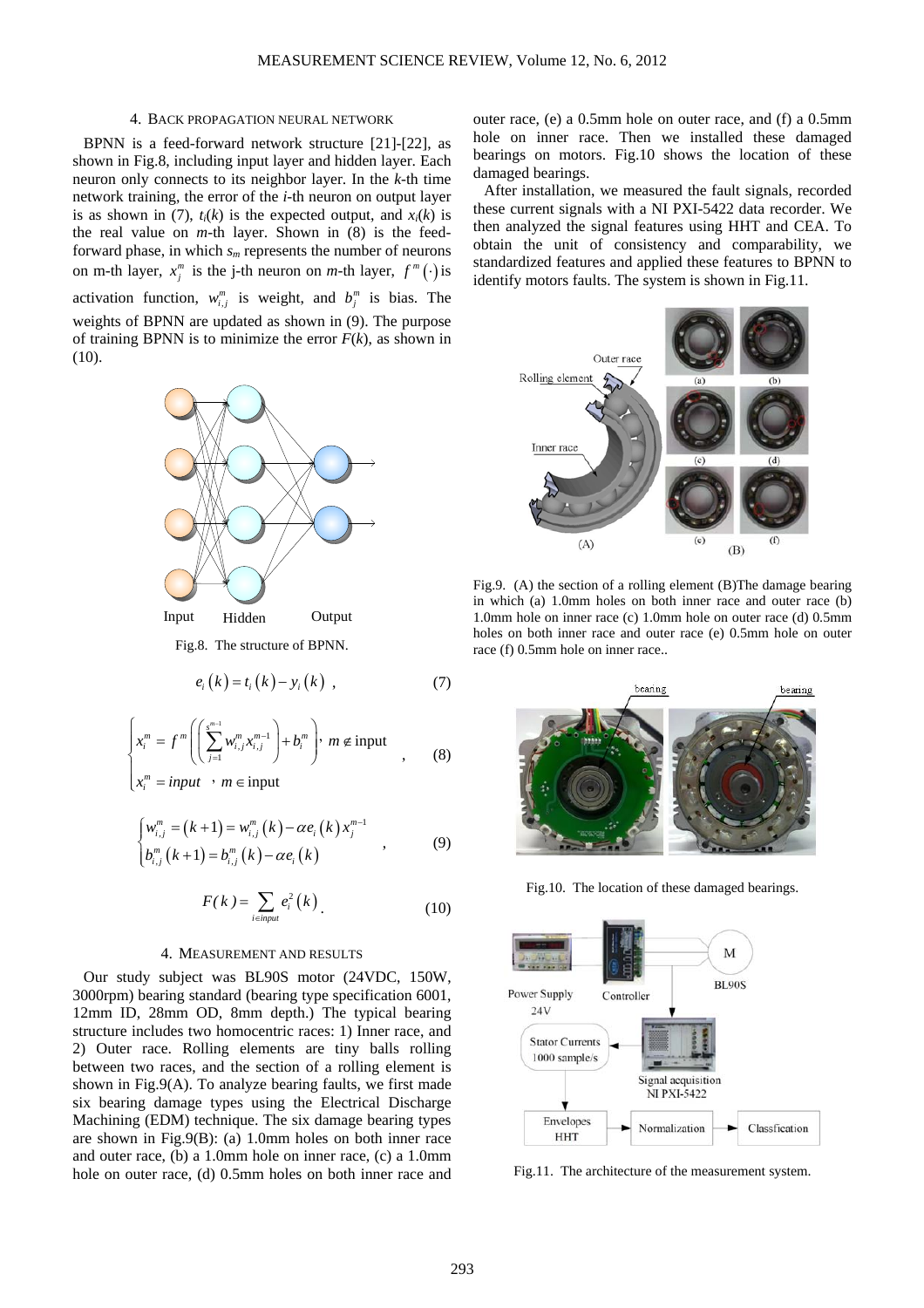This study recorded current signals from an intact bearing and six damaged bearings with a NI PXI-5422 recorder. We recorded 50 current signals for each type of bearing and 2,000 points for each current signal. Then we extracted features from each signal using HHT and CEA, and the results are shown in Fig.12 and 13, in which the X-axis represents signal count, the Y-axis represents signal features, and the color represents energy intensity. This indicates that HHT and CEA can successfully analyze signals from intact bearing and six damaged bearing types.

After cross-validating the results, we found that HHT bearing fault identification method can successfully identify average 98% of motor faults, including intact bearing and the six types of damaged bearing. We further put the system under 20dB and 30dB noisy environment to validate the robustness of the system. The analysis results indicate that even with 20 and 30 dB noise the average identification rate is at least 95.6% and 97.9%, respectively. The identification rates, accuracies, and computing time of HHT for each type of damaged bearing are shown in Table 1. We also found that the CEA bearing fault identification method can successfully identify average 99% of motor faults. Even under 30dB and 20dB noisy environment, the average identification rates are 98.6% and 98.1, respectively. The identification rates, accuracies, and computing time of CEA for each type of damaged bearing are shown in Table 2. Comparing HHT with CEA, we found that CEA overmatch HHT in both identification rate and computing time.

# 6. CONCLUSION

This paper applies Current Envelope Analysis (CEA) to analyze bearing fault signals in BLDC motors and successfully identifies damage types in bearings. We analyzed current signals in BLDC motors using CEA and HHT, and applied results to BPNN to identify fault types. According to our analysis results, CEA average identification rate is 99.1%, and HHT average identification

rate is 98%. CEA requires shorter computing time than HHT does, and maintains relatively high identification rate. To prove the system robustness, we added noise into the system. We found that under 30dB noisy environment CEA and HHT identification rates are 98.6% and 97.9%, and that under 20dB noisy environment their identification rates are 98.1% and 95.6%. These results prove that the CEA method can accurately identify fault types in BLDC motors.







Fig.13. The distribution of CEA feature.

Table 1. The identification rates, accuracies, and computing time of HHT for each type of damaged bearing.

| <b>Types</b><br>Signals | Healthy | $0.5$ mm |       |       | 1.0 <sub>mm</sub> |       |       | Ave.     | Computing time |
|-------------------------|---------|----------|-------|-------|-------------------|-------|-------|----------|----------------|
|                         |         | Mix      | Inner | Outer | Mix               | Inner | Outer | accuracy | (sec)          |
| Original signals        | 100%    | 99.7%    | 100%  | 99.3% | 99.8%             | 97.4% | 93.3% | 98%      | 433            |
| 30 dB noise             | 100%    | 98.7%    | 100%  | 97.8% | 98.7%             | 99.4% | 93%   | 97.9%    | 440            |
| 20 dB noise             | 100%    | 95.3%    | 100%  | 99.4% | 94.6%             | 94.4% | 94.1% | 95.6%    | 436            |

Table 2. The identification rates, accuracies, and computing time of CEA for each type of damaged bearing.

| <b>Types</b><br>Signals | Healthy | $0.5$ mm |       |       | 1.0 <sub>mm</sub> |       |       | Ave.     | Computing time |
|-------------------------|---------|----------|-------|-------|-------------------|-------|-------|----------|----------------|
|                         |         | Mix      | Inner | Outer | Mix               | Inner | Outer | accuracy | (sec)          |
| Original signals        | 100%    | 100%     | 100%  | 100%  | 100%              | 100%  | 93.6% | 99%      | 89             |
| 30 dB noise             | 100%    | 99%      | 100%  | 100%  | 100%              | 100%  | 91.7% | 98.6%    | 93             |
| 20 dB noise             | 100%    | 98.6%    | 100%  | 98.9% | 100%              | 100%  | 97.2  | $97.2\%$ | 94             |